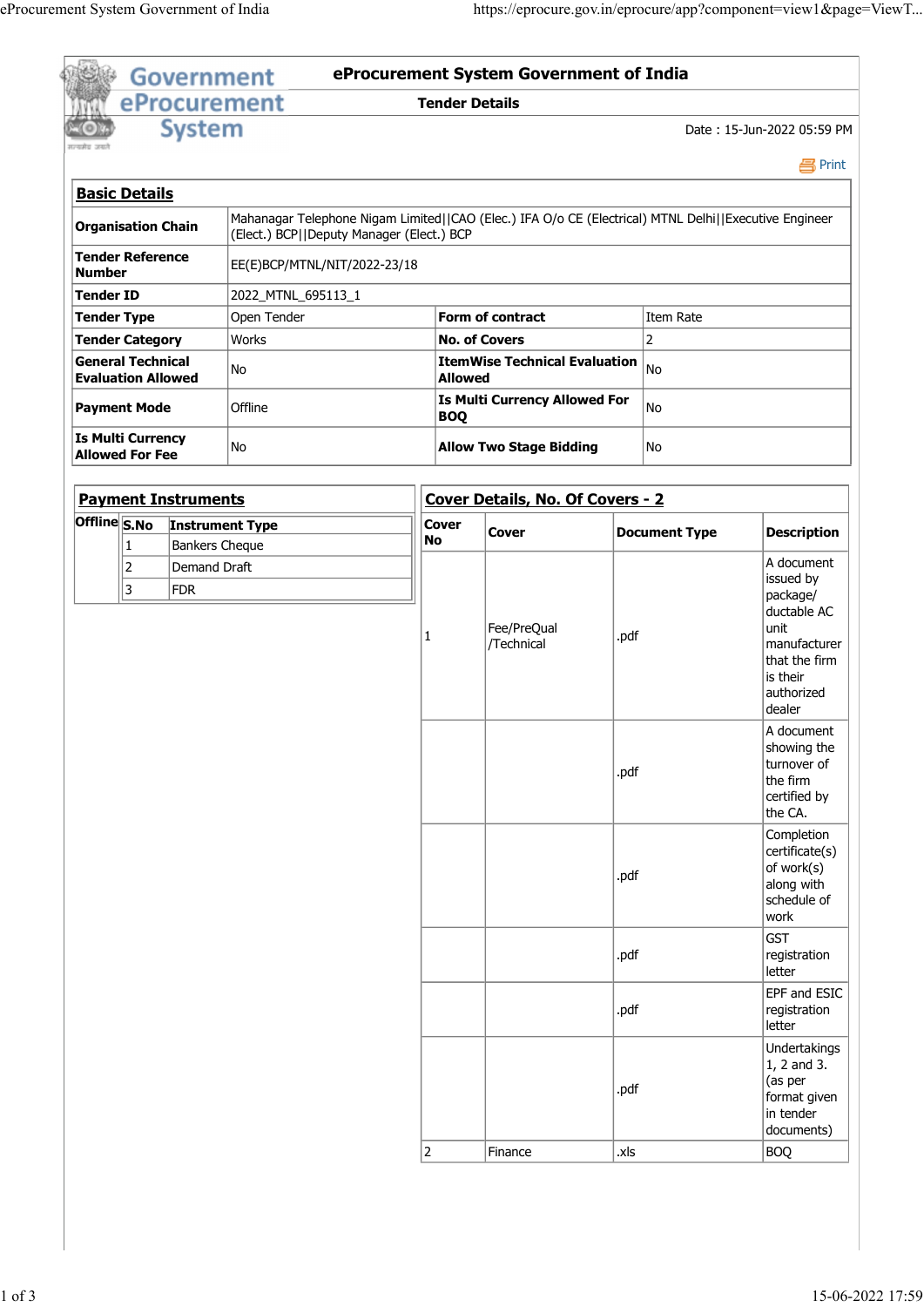| eProcurement System Government of India<br>Tender Fee Details, [Total Fee in ₹ * - 590]<br><b>EMD Fee Details</b><br>590<br>No<br><b>EMD Amount in ₹</b><br>65,472<br><b>EMD through</b><br>Tender Fee in ₹<br><b>BG/ST or EMD</b><br>MTNL<br>Fee Payable At<br>Delhi<br><b>Fee Payable To</b><br><b>Exemption Allowed</b><br>No<br>NA  <br><b>EMD Fee Type</b><br>fixed<br><b>EMD Percentage</b><br><b>Exemption Allowed</b><br><b>EMD Payable To</b><br><b>MTNL</b><br><b>EMD Payable At</b><br>Work / Item(s)<br>Comp Mtce of AC units at different T.E. Bldg / RSUs under Electrical Division BCP, New Delhi<br><b>Work Description</b><br>Please refer Tender documents.<br><b>Pre Qualification</b><br>Please refer Tender documents.<br> NA<br><b>Independent External</b><br><b>Monitor/Remarks</b><br>No<br>Show Tender Value in<br><b>Public Domain</b><br><b>Electrical Works</b><br>NA<br>Sub category<br>Tender Value in ₹<br>32,73,600<br><b>Product Category</b><br>90<br><b>Bid Validity (Days)</b><br><b>Period Of Work(Days)</b><br>Contract Type<br>Tender<br>$ 730\rangle$<br>New Delhi<br>Pincode<br>110066<br><b>Pre Bid Meeting Place</b><br>NA<br><b>Pre Bid Meeting</b><br>∣NA<br>NA<br><b>Bid Opening Place</b><br>O/o EE(E) BCP<br><b>Pre Bid Meeting Date</b><br><b>Allow Preferential</b><br>No<br><b>Should Allow NDA</b><br>No<br><b>Bidder</b><br><b>Critical Dates</b><br>15-Jun-2022 06:30 PM<br>24-Jun-2022 03:00 PM<br><b>Bid Opening Date</b><br>Document Download / Sale Start<br>Document Download / Sale End<br>15-Jun-2022 06:30 PM<br>23-Jun-2022 03:00 PM<br>Date<br><b>Date</b><br>NA<br><b>NA</b><br><b>Clarification Start Date</b><br><b>Clarification End Date</b><br>23-Jun-2022 03:00 PM<br><b>Bid Submission Start Date</b><br>15-Jun-2022 06:30 PM<br><b>Bid Submission End Date</b><br>Tender Documents<br><b>Description</b><br><b>S.No Document Name</b><br>Document<br>(in KB)<br>Tendernotice_1.pdf<br><b>NIT</b><br>S.No Document Type<br><b>Description</b><br><b>Document Name</b><br><b>Documents</b><br>(in KB)<br><b>BOQ</b><br>BOQ_731408.xls<br><b>BOQ</b><br>Tender Documents<br>18TenderDocuments.pdf<br>Tender Documents<br>12<br><b>Bid Openers List</b><br><b>Bid Opener Login Id</b><br>$\mathsf{S}.\mathsf{No}$<br><b>Bid Opener Name</b><br><b>Certificate Name</b><br>sanjay.mittal.mtnl@gmail.com<br>Sanjay Mittal<br>SANJAY KUMAR MITTAL<br>harish.makkar@gmail.com<br><b>HARISH CHANDER</b><br><b>HARISH CHANDER</b><br>sds9105@gmail.com<br>SOMDUTT SHARMA<br>SOM DUTT SHARMA<br>Tender Properties<br>No<br>Yes<br>Show Technical bid status<br><b>Auto Tendering</b><br><b>Process allowed</b> |                     |  |  |  |  |  |
|-------------------------------------------------------------------------------------------------------------------------------------------------------------------------------------------------------------------------------------------------------------------------------------------------------------------------------------------------------------------------------------------------------------------------------------------------------------------------------------------------------------------------------------------------------------------------------------------------------------------------------------------------------------------------------------------------------------------------------------------------------------------------------------------------------------------------------------------------------------------------------------------------------------------------------------------------------------------------------------------------------------------------------------------------------------------------------------------------------------------------------------------------------------------------------------------------------------------------------------------------------------------------------------------------------------------------------------------------------------------------------------------------------------------------------------------------------------------------------------------------------------------------------------------------------------------------------------------------------------------------------------------------------------------------------------------------------------------------------------------------------------------------------------------------------------------------------------------------------------------------------------------------------------------------------------------------------------------------------------------------------------------------------------------------------------------------------------------------------------------------------------------------------------------------------------------------------------------------------------------------------------------------------------------------------------------------------------------------------------------------------------------------------------------------------------------------------------------------------------------------------------------------------------------------------------------------------------------------------------------------------------------------------------------------------|---------------------|--|--|--|--|--|
| Delhi                                                                                                                                                                                                                                                                                                                                                                                                                                                                                                                                                                                                                                                                                                                                                                                                                                                                                                                                                                                                                                                                                                                                                                                                                                                                                                                                                                                                                                                                                                                                                                                                                                                                                                                                                                                                                                                                                                                                                                                                                                                                                                                                                                                                                                                                                                                                                                                                                                                                                                                                                                                                                                                                         |                     |  |  |  |  |  |
| https://eprocure.gov.in/eprocure/app?component=view1&page=ViewT<br>Click to view modification history<br>Document Size<br>483.43<br><b>Document Size</b><br>322.50<br>946.54                                                                                                                                                                                                                                                                                                                                                                                                                                                                                                                                                                                                                                                                                                                                                                                                                                                                                                                                                                                                                                                                                                                                                                                                                                                                                                                                                                                                                                                                                                                                                                                                                                                                                                                                                                                                                                                                                                                                                                                                                                                                                                                                                                                                                                                                                                                                                                                                                                                                                                  |                     |  |  |  |  |  |
|                                                                                                                                                                                                                                                                                                                                                                                                                                                                                                                                                                                                                                                                                                                                                                                                                                                                                                                                                                                                                                                                                                                                                                                                                                                                                                                                                                                                                                                                                                                                                                                                                                                                                                                                                                                                                                                                                                                                                                                                                                                                                                                                                                                                                                                                                                                                                                                                                                                                                                                                                                                                                                                                               |                     |  |  |  |  |  |
|                                                                                                                                                                                                                                                                                                                                                                                                                                                                                                                                                                                                                                                                                                                                                                                                                                                                                                                                                                                                                                                                                                                                                                                                                                                                                                                                                                                                                                                                                                                                                                                                                                                                                                                                                                                                                                                                                                                                                                                                                                                                                                                                                                                                                                                                                                                                                                                                                                                                                                                                                                                                                                                                               |                     |  |  |  |  |  |
|                                                                                                                                                                                                                                                                                                                                                                                                                                                                                                                                                                                                                                                                                                                                                                                                                                                                                                                                                                                                                                                                                                                                                                                                                                                                                                                                                                                                                                                                                                                                                                                                                                                                                                                                                                                                                                                                                                                                                                                                                                                                                                                                                                                                                                                                                                                                                                                                                                                                                                                                                                                                                                                                               |                     |  |  |  |  |  |
|                                                                                                                                                                                                                                                                                                                                                                                                                                                                                                                                                                                                                                                                                                                                                                                                                                                                                                                                                                                                                                                                                                                                                                                                                                                                                                                                                                                                                                                                                                                                                                                                                                                                                                                                                                                                                                                                                                                                                                                                                                                                                                                                                                                                                                                                                                                                                                                                                                                                                                                                                                                                                                                                               |                     |  |  |  |  |  |
|                                                                                                                                                                                                                                                                                                                                                                                                                                                                                                                                                                                                                                                                                                                                                                                                                                                                                                                                                                                                                                                                                                                                                                                                                                                                                                                                                                                                                                                                                                                                                                                                                                                                                                                                                                                                                                                                                                                                                                                                                                                                                                                                                                                                                                                                                                                                                                                                                                                                                                                                                                                                                                                                               |                     |  |  |  |  |  |
|                                                                                                                                                                                                                                                                                                                                                                                                                                                                                                                                                                                                                                                                                                                                                                                                                                                                                                                                                                                                                                                                                                                                                                                                                                                                                                                                                                                                                                                                                                                                                                                                                                                                                                                                                                                                                                                                                                                                                                                                                                                                                                                                                                                                                                                                                                                                                                                                                                                                                                                                                                                                                                                                               |                     |  |  |  |  |  |
|                                                                                                                                                                                                                                                                                                                                                                                                                                                                                                                                                                                                                                                                                                                                                                                                                                                                                                                                                                                                                                                                                                                                                                                                                                                                                                                                                                                                                                                                                                                                                                                                                                                                                                                                                                                                                                                                                                                                                                                                                                                                                                                                                                                                                                                                                                                                                                                                                                                                                                                                                                                                                                                                               |                     |  |  |  |  |  |
|                                                                                                                                                                                                                                                                                                                                                                                                                                                                                                                                                                                                                                                                                                                                                                                                                                                                                                                                                                                                                                                                                                                                                                                                                                                                                                                                                                                                                                                                                                                                                                                                                                                                                                                                                                                                                                                                                                                                                                                                                                                                                                                                                                                                                                                                                                                                                                                                                                                                                                                                                                                                                                                                               |                     |  |  |  |  |  |
|                                                                                                                                                                                                                                                                                                                                                                                                                                                                                                                                                                                                                                                                                                                                                                                                                                                                                                                                                                                                                                                                                                                                                                                                                                                                                                                                                                                                                                                                                                                                                                                                                                                                                                                                                                                                                                                                                                                                                                                                                                                                                                                                                                                                                                                                                                                                                                                                                                                                                                                                                                                                                                                                               |                     |  |  |  |  |  |
|                                                                                                                                                                                                                                                                                                                                                                                                                                                                                                                                                                                                                                                                                                                                                                                                                                                                                                                                                                                                                                                                                                                                                                                                                                                                                                                                                                                                                                                                                                                                                                                                                                                                                                                                                                                                                                                                                                                                                                                                                                                                                                                                                                                                                                                                                                                                                                                                                                                                                                                                                                                                                                                                               |                     |  |  |  |  |  |
|                                                                                                                                                                                                                                                                                                                                                                                                                                                                                                                                                                                                                                                                                                                                                                                                                                                                                                                                                                                                                                                                                                                                                                                                                                                                                                                                                                                                                                                                                                                                                                                                                                                                                                                                                                                                                                                                                                                                                                                                                                                                                                                                                                                                                                                                                                                                                                                                                                                                                                                                                                                                                                                                               | Tender Fee          |  |  |  |  |  |
|                                                                                                                                                                                                                                                                                                                                                                                                                                                                                                                                                                                                                                                                                                                                                                                                                                                                                                                                                                                                                                                                                                                                                                                                                                                                                                                                                                                                                                                                                                                                                                                                                                                                                                                                                                                                                                                                                                                                                                                                                                                                                                                                                                                                                                                                                                                                                                                                                                                                                                                                                                                                                                                                               |                     |  |  |  |  |  |
|                                                                                                                                                                                                                                                                                                                                                                                                                                                                                                                                                                                                                                                                                                                                                                                                                                                                                                                                                                                                                                                                                                                                                                                                                                                                                                                                                                                                                                                                                                                                                                                                                                                                                                                                                                                                                                                                                                                                                                                                                                                                                                                                                                                                                                                                                                                                                                                                                                                                                                                                                                                                                                                                               |                     |  |  |  |  |  |
|                                                                                                                                                                                                                                                                                                                                                                                                                                                                                                                                                                                                                                                                                                                                                                                                                                                                                                                                                                                                                                                                                                                                                                                                                                                                                                                                                                                                                                                                                                                                                                                                                                                                                                                                                                                                                                                                                                                                                                                                                                                                                                                                                                                                                                                                                                                                                                                                                                                                                                                                                                                                                                                                               |                     |  |  |  |  |  |
|                                                                                                                                                                                                                                                                                                                                                                                                                                                                                                                                                                                                                                                                                                                                                                                                                                                                                                                                                                                                                                                                                                                                                                                                                                                                                                                                                                                                                                                                                                                                                                                                                                                                                                                                                                                                                                                                                                                                                                                                                                                                                                                                                                                                                                                                                                                                                                                                                                                                                                                                                                                                                                                                               |                     |  |  |  |  |  |
|                                                                                                                                                                                                                                                                                                                                                                                                                                                                                                                                                                                                                                                                                                                                                                                                                                                                                                                                                                                                                                                                                                                                                                                                                                                                                                                                                                                                                                                                                                                                                                                                                                                                                                                                                                                                                                                                                                                                                                                                                                                                                                                                                                                                                                                                                                                                                                                                                                                                                                                                                                                                                                                                               |                     |  |  |  |  |  |
|                                                                                                                                                                                                                                                                                                                                                                                                                                                                                                                                                                                                                                                                                                                                                                                                                                                                                                                                                                                                                                                                                                                                                                                                                                                                                                                                                                                                                                                                                                                                                                                                                                                                                                                                                                                                                                                                                                                                                                                                                                                                                                                                                                                                                                                                                                                                                                                                                                                                                                                                                                                                                                                                               | <b>Title</b>        |  |  |  |  |  |
|                                                                                                                                                                                                                                                                                                                                                                                                                                                                                                                                                                                                                                                                                                                                                                                                                                                                                                                                                                                                                                                                                                                                                                                                                                                                                                                                                                                                                                                                                                                                                                                                                                                                                                                                                                                                                                                                                                                                                                                                                                                                                                                                                                                                                                                                                                                                                                                                                                                                                                                                                                                                                                                                               |                     |  |  |  |  |  |
|                                                                                                                                                                                                                                                                                                                                                                                                                                                                                                                                                                                                                                                                                                                                                                                                                                                                                                                                                                                                                                                                                                                                                                                                                                                                                                                                                                                                                                                                                                                                                                                                                                                                                                                                                                                                                                                                                                                                                                                                                                                                                                                                                                                                                                                                                                                                                                                                                                                                                                                                                                                                                                                                               | <b>Details</b>      |  |  |  |  |  |
|                                                                                                                                                                                                                                                                                                                                                                                                                                                                                                                                                                                                                                                                                                                                                                                                                                                                                                                                                                                                                                                                                                                                                                                                                                                                                                                                                                                                                                                                                                                                                                                                                                                                                                                                                                                                                                                                                                                                                                                                                                                                                                                                                                                                                                                                                                                                                                                                                                                                                                                                                                                                                                                                               |                     |  |  |  |  |  |
|                                                                                                                                                                                                                                                                                                                                                                                                                                                                                                                                                                                                                                                                                                                                                                                                                                                                                                                                                                                                                                                                                                                                                                                                                                                                                                                                                                                                                                                                                                                                                                                                                                                                                                                                                                                                                                                                                                                                                                                                                                                                                                                                                                                                                                                                                                                                                                                                                                                                                                                                                                                                                                                                               |                     |  |  |  |  |  |
|                                                                                                                                                                                                                                                                                                                                                                                                                                                                                                                                                                                                                                                                                                                                                                                                                                                                                                                                                                                                                                                                                                                                                                                                                                                                                                                                                                                                                                                                                                                                                                                                                                                                                                                                                                                                                                                                                                                                                                                                                                                                                                                                                                                                                                                                                                                                                                                                                                                                                                                                                                                                                                                                               |                     |  |  |  |  |  |
|                                                                                                                                                                                                                                                                                                                                                                                                                                                                                                                                                                                                                                                                                                                                                                                                                                                                                                                                                                                                                                                                                                                                                                                                                                                                                                                                                                                                                                                                                                                                                                                                                                                                                                                                                                                                                                                                                                                                                                                                                                                                                                                                                                                                                                                                                                                                                                                                                                                                                                                                                                                                                                                                               |                     |  |  |  |  |  |
|                                                                                                                                                                                                                                                                                                                                                                                                                                                                                                                                                                                                                                                                                                                                                                                                                                                                                                                                                                                                                                                                                                                                                                                                                                                                                                                                                                                                                                                                                                                                                                                                                                                                                                                                                                                                                                                                                                                                                                                                                                                                                                                                                                                                                                                                                                                                                                                                                                                                                                                                                                                                                                                                               |                     |  |  |  |  |  |
|                                                                                                                                                                                                                                                                                                                                                                                                                                                                                                                                                                                                                                                                                                                                                                                                                                                                                                                                                                                                                                                                                                                                                                                                                                                                                                                                                                                                                                                                                                                                                                                                                                                                                                                                                                                                                                                                                                                                                                                                                                                                                                                                                                                                                                                                                                                                                                                                                                                                                                                                                                                                                                                                               | Location            |  |  |  |  |  |
|                                                                                                                                                                                                                                                                                                                                                                                                                                                                                                                                                                                                                                                                                                                                                                                                                                                                                                                                                                                                                                                                                                                                                                                                                                                                                                                                                                                                                                                                                                                                                                                                                                                                                                                                                                                                                                                                                                                                                                                                                                                                                                                                                                                                                                                                                                                                                                                                                                                                                                                                                                                                                                                                               |                     |  |  |  |  |  |
|                                                                                                                                                                                                                                                                                                                                                                                                                                                                                                                                                                                                                                                                                                                                                                                                                                                                                                                                                                                                                                                                                                                                                                                                                                                                                                                                                                                                                                                                                                                                                                                                                                                                                                                                                                                                                                                                                                                                                                                                                                                                                                                                                                                                                                                                                                                                                                                                                                                                                                                                                                                                                                                                               | <b>Address</b>      |  |  |  |  |  |
|                                                                                                                                                                                                                                                                                                                                                                                                                                                                                                                                                                                                                                                                                                                                                                                                                                                                                                                                                                                                                                                                                                                                                                                                                                                                                                                                                                                                                                                                                                                                                                                                                                                                                                                                                                                                                                                                                                                                                                                                                                                                                                                                                                                                                                                                                                                                                                                                                                                                                                                                                                                                                                                                               | Tender              |  |  |  |  |  |
|                                                                                                                                                                                                                                                                                                                                                                                                                                                                                                                                                                                                                                                                                                                                                                                                                                                                                                                                                                                                                                                                                                                                                                                                                                                                                                                                                                                                                                                                                                                                                                                                                                                                                                                                                                                                                                                                                                                                                                                                                                                                                                                                                                                                                                                                                                                                                                                                                                                                                                                                                                                                                                                                               |                     |  |  |  |  |  |
|                                                                                                                                                                                                                                                                                                                                                                                                                                                                                                                                                                                                                                                                                                                                                                                                                                                                                                                                                                                                                                                                                                                                                                                                                                                                                                                                                                                                                                                                                                                                                                                                                                                                                                                                                                                                                                                                                                                                                                                                                                                                                                                                                                                                                                                                                                                                                                                                                                                                                                                                                                                                                                                                               |                     |  |  |  |  |  |
|                                                                                                                                                                                                                                                                                                                                                                                                                                                                                                                                                                                                                                                                                                                                                                                                                                                                                                                                                                                                                                                                                                                                                                                                                                                                                                                                                                                                                                                                                                                                                                                                                                                                                                                                                                                                                                                                                                                                                                                                                                                                                                                                                                                                                                                                                                                                                                                                                                                                                                                                                                                                                                                                               | <b>Publish Date</b> |  |  |  |  |  |
|                                                                                                                                                                                                                                                                                                                                                                                                                                                                                                                                                                                                                                                                                                                                                                                                                                                                                                                                                                                                                                                                                                                                                                                                                                                                                                                                                                                                                                                                                                                                                                                                                                                                                                                                                                                                                                                                                                                                                                                                                                                                                                                                                                                                                                                                                                                                                                                                                                                                                                                                                                                                                                                                               |                     |  |  |  |  |  |
|                                                                                                                                                                                                                                                                                                                                                                                                                                                                                                                                                                                                                                                                                                                                                                                                                                                                                                                                                                                                                                                                                                                                                                                                                                                                                                                                                                                                                                                                                                                                                                                                                                                                                                                                                                                                                                                                                                                                                                                                                                                                                                                                                                                                                                                                                                                                                                                                                                                                                                                                                                                                                                                                               |                     |  |  |  |  |  |
|                                                                                                                                                                                                                                                                                                                                                                                                                                                                                                                                                                                                                                                                                                                                                                                                                                                                                                                                                                                                                                                                                                                                                                                                                                                                                                                                                                                                                                                                                                                                                                                                                                                                                                                                                                                                                                                                                                                                                                                                                                                                                                                                                                                                                                                                                                                                                                                                                                                                                                                                                                                                                                                                               |                     |  |  |  |  |  |
|                                                                                                                                                                                                                                                                                                                                                                                                                                                                                                                                                                                                                                                                                                                                                                                                                                                                                                                                                                                                                                                                                                                                                                                                                                                                                                                                                                                                                                                                                                                                                                                                                                                                                                                                                                                                                                                                                                                                                                                                                                                                                                                                                                                                                                                                                                                                                                                                                                                                                                                                                                                                                                                                               |                     |  |  |  |  |  |
|                                                                                                                                                                                                                                                                                                                                                                                                                                                                                                                                                                                                                                                                                                                                                                                                                                                                                                                                                                                                                                                                                                                                                                                                                                                                                                                                                                                                                                                                                                                                                                                                                                                                                                                                                                                                                                                                                                                                                                                                                                                                                                                                                                                                                                                                                                                                                                                                                                                                                                                                                                                                                                                                               |                     |  |  |  |  |  |
|                                                                                                                                                                                                                                                                                                                                                                                                                                                                                                                                                                                                                                                                                                                                                                                                                                                                                                                                                                                                                                                                                                                                                                                                                                                                                                                                                                                                                                                                                                                                                                                                                                                                                                                                                                                                                                                                                                                                                                                                                                                                                                                                                                                                                                                                                                                                                                                                                                                                                                                                                                                                                                                                               |                     |  |  |  |  |  |
|                                                                                                                                                                                                                                                                                                                                                                                                                                                                                                                                                                                                                                                                                                                                                                                                                                                                                                                                                                                                                                                                                                                                                                                                                                                                                                                                                                                                                                                                                                                                                                                                                                                                                                                                                                                                                                                                                                                                                                                                                                                                                                                                                                                                                                                                                                                                                                                                                                                                                                                                                                                                                                                                               | <b>NIT</b>          |  |  |  |  |  |
|                                                                                                                                                                                                                                                                                                                                                                                                                                                                                                                                                                                                                                                                                                                                                                                                                                                                                                                                                                                                                                                                                                                                                                                                                                                                                                                                                                                                                                                                                                                                                                                                                                                                                                                                                                                                                                                                                                                                                                                                                                                                                                                                                                                                                                                                                                                                                                                                                                                                                                                                                                                                                                                                               |                     |  |  |  |  |  |
|                                                                                                                                                                                                                                                                                                                                                                                                                                                                                                                                                                                                                                                                                                                                                                                                                                                                                                                                                                                                                                                                                                                                                                                                                                                                                                                                                                                                                                                                                                                                                                                                                                                                                                                                                                                                                                                                                                                                                                                                                                                                                                                                                                                                                                                                                                                                                                                                                                                                                                                                                                                                                                                                               |                     |  |  |  |  |  |
|                                                                                                                                                                                                                                                                                                                                                                                                                                                                                                                                                                                                                                                                                                                                                                                                                                                                                                                                                                                                                                                                                                                                                                                                                                                                                                                                                                                                                                                                                                                                                                                                                                                                                                                                                                                                                                                                                                                                                                                                                                                                                                                                                                                                                                                                                                                                                                                                                                                                                                                                                                                                                                                                               | <b>Work Item</b>    |  |  |  |  |  |
|                                                                                                                                                                                                                                                                                                                                                                                                                                                                                                                                                                                                                                                                                                                                                                                                                                                                                                                                                                                                                                                                                                                                                                                                                                                                                                                                                                                                                                                                                                                                                                                                                                                                                                                                                                                                                                                                                                                                                                                                                                                                                                                                                                                                                                                                                                                                                                                                                                                                                                                                                                                                                                                                               |                     |  |  |  |  |  |
|                                                                                                                                                                                                                                                                                                                                                                                                                                                                                                                                                                                                                                                                                                                                                                                                                                                                                                                                                                                                                                                                                                                                                                                                                                                                                                                                                                                                                                                                                                                                                                                                                                                                                                                                                                                                                                                                                                                                                                                                                                                                                                                                                                                                                                                                                                                                                                                                                                                                                                                                                                                                                                                                               |                     |  |  |  |  |  |
|                                                                                                                                                                                                                                                                                                                                                                                                                                                                                                                                                                                                                                                                                                                                                                                                                                                                                                                                                                                                                                                                                                                                                                                                                                                                                                                                                                                                                                                                                                                                                                                                                                                                                                                                                                                                                                                                                                                                                                                                                                                                                                                                                                                                                                                                                                                                                                                                                                                                                                                                                                                                                                                                               |                     |  |  |  |  |  |
|                                                                                                                                                                                                                                                                                                                                                                                                                                                                                                                                                                                                                                                                                                                                                                                                                                                                                                                                                                                                                                                                                                                                                                                                                                                                                                                                                                                                                                                                                                                                                                                                                                                                                                                                                                                                                                                                                                                                                                                                                                                                                                                                                                                                                                                                                                                                                                                                                                                                                                                                                                                                                                                                               |                     |  |  |  |  |  |
|                                                                                                                                                                                                                                                                                                                                                                                                                                                                                                                                                                                                                                                                                                                                                                                                                                                                                                                                                                                                                                                                                                                                                                                                                                                                                                                                                                                                                                                                                                                                                                                                                                                                                                                                                                                                                                                                                                                                                                                                                                                                                                                                                                                                                                                                                                                                                                                                                                                                                                                                                                                                                                                                               |                     |  |  |  |  |  |
|                                                                                                                                                                                                                                                                                                                                                                                                                                                                                                                                                                                                                                                                                                                                                                                                                                                                                                                                                                                                                                                                                                                                                                                                                                                                                                                                                                                                                                                                                                                                                                                                                                                                                                                                                                                                                                                                                                                                                                                                                                                                                                                                                                                                                                                                                                                                                                                                                                                                                                                                                                                                                                                                               |                     |  |  |  |  |  |
|                                                                                                                                                                                                                                                                                                                                                                                                                                                                                                                                                                                                                                                                                                                                                                                                                                                                                                                                                                                                                                                                                                                                                                                                                                                                                                                                                                                                                                                                                                                                                                                                                                                                                                                                                                                                                                                                                                                                                                                                                                                                                                                                                                                                                                                                                                                                                                                                                                                                                                                                                                                                                                                                               | 1.                  |  |  |  |  |  |
|                                                                                                                                                                                                                                                                                                                                                                                                                                                                                                                                                                                                                                                                                                                                                                                                                                                                                                                                                                                                                                                                                                                                                                                                                                                                                                                                                                                                                                                                                                                                                                                                                                                                                                                                                                                                                                                                                                                                                                                                                                                                                                                                                                                                                                                                                                                                                                                                                                                                                                                                                                                                                                                                               | $\overline{2}$ .    |  |  |  |  |  |
|                                                                                                                                                                                                                                                                                                                                                                                                                                                                                                                                                                                                                                                                                                                                                                                                                                                                                                                                                                                                                                                                                                                                                                                                                                                                                                                                                                                                                                                                                                                                                                                                                                                                                                                                                                                                                                                                                                                                                                                                                                                                                                                                                                                                                                                                                                                                                                                                                                                                                                                                                                                                                                                                               | $\overline{3}$      |  |  |  |  |  |
|                                                                                                                                                                                                                                                                                                                                                                                                                                                                                                                                                                                                                                                                                                                                                                                                                                                                                                                                                                                                                                                                                                                                                                                                                                                                                                                                                                                                                                                                                                                                                                                                                                                                                                                                                                                                                                                                                                                                                                                                                                                                                                                                                                                                                                                                                                                                                                                                                                                                                                                                                                                                                                                                               |                     |  |  |  |  |  |
|                                                                                                                                                                                                                                                                                                                                                                                                                                                                                                                                                                                                                                                                                                                                                                                                                                                                                                                                                                                                                                                                                                                                                                                                                                                                                                                                                                                                                                                                                                                                                                                                                                                                                                                                                                                                                                                                                                                                                                                                                                                                                                                                                                                                                                                                                                                                                                                                                                                                                                                                                                                                                                                                               |                     |  |  |  |  |  |
|                                                                                                                                                                                                                                                                                                                                                                                                                                                                                                                                                                                                                                                                                                                                                                                                                                                                                                                                                                                                                                                                                                                                                                                                                                                                                                                                                                                                                                                                                                                                                                                                                                                                                                                                                                                                                                                                                                                                                                                                                                                                                                                                                                                                                                                                                                                                                                                                                                                                                                                                                                                                                                                                               |                     |  |  |  |  |  |
| Yes<br>Show Finance bid<br>Yes<br><b>Show Bids Details</b>                                                                                                                                                                                                                                                                                                                                                                                                                                                                                                                                                                                                                                                                                                                                                                                                                                                                                                                                                                                                                                                                                                                                                                                                                                                                                                                                                                                                                                                                                                                                                                                                                                                                                                                                                                                                                                                                                                                                                                                                                                                                                                                                                                                                                                                                                                                                                                                                                                                                                                                                                                                                                    |                     |  |  |  |  |  |
| status                                                                                                                                                                                                                                                                                                                                                                                                                                                                                                                                                                                                                                                                                                                                                                                                                                                                                                                                                                                                                                                                                                                                                                                                                                                                                                                                                                                                                                                                                                                                                                                                                                                                                                                                                                                                                                                                                                                                                                                                                                                                                                                                                                                                                                                                                                                                                                                                                                                                                                                                                                                                                                                                        |                     |  |  |  |  |  |